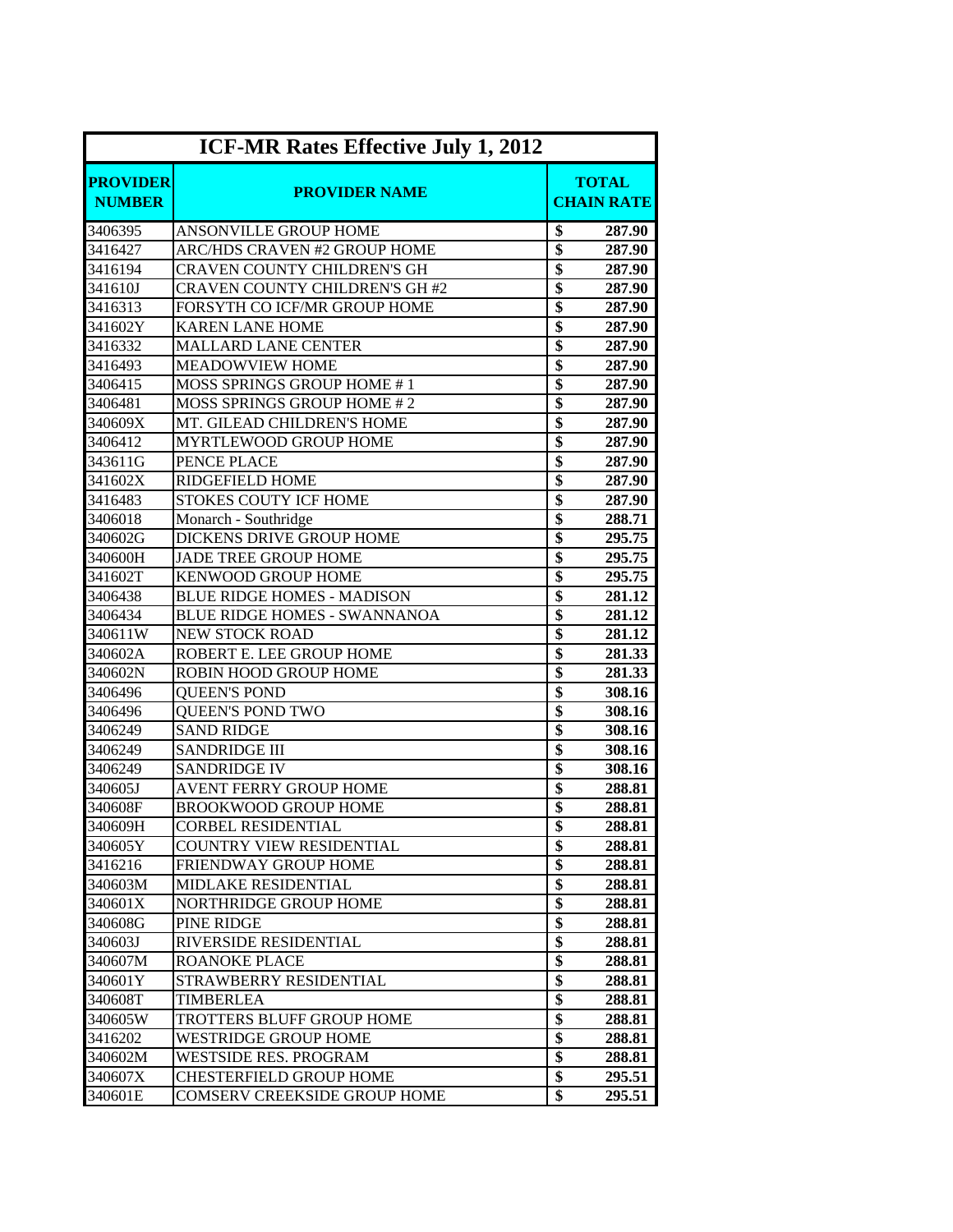| 340610B | ELLENDALE GROUP HOME                | \$              | 295.51 |
|---------|-------------------------------------|-----------------|--------|
| 340603X | <b>HARTLAND GROUP HOME</b>          | \$              | 295.51 |
| 3406077 | LAURELWOOD GROUP HOME               | $\overline{\$}$ | 295.51 |
| 340600A | LITTLE RIVER GROUP HOME             | $\overline{\$}$ | 295.51 |
| 340611J | <b>LOWER CREEK</b>                  | \$              | 295.51 |
| 340610Z | PLAYMORE GROUP HOME                 | \$              | 295.51 |
| 341607U | HOLLIDAY'S PLACE GROUP HOME         | \$              | 290.58 |
| 3406564 | <b>SUMMERLYN HOME</b>               | $\overline{\$}$ | 280.48 |
| 3406373 | <b>BELMONT GROUP HOME</b>           | \$              | 295.75 |
| 3406432 | CHERRYVILLE ICF-MR GROUP HOME       | $\overline{\$}$ | 295.75 |
| 3406554 | FRANKLIN BLVD GROUP HOME            | $\overline{\$}$ | 295.75 |
| 3406472 | MEEKS ROAD ICF-MR GROUP HOME        | $\overline{\$}$ | 295.75 |
| 3406290 | SPRINGDALE LANE GROUP HOME          | $\overline{\$}$ | 295.75 |
| 3406165 | A. JACK WALL GROUP HOME             | $\overline{\$}$ | 294.15 |
| 340614T | <b>CAROLINA FARMS #1</b>            | $\overline{\$}$ | 294.15 |
| 340614X | <b>CAROLINA FARMS #2</b>            | $\overline{\$}$ | 294.15 |
| 340615A | <b>CAROLINA FARMS #3</b>            | \$              | 294.15 |
| 3406392 | MARIE G. SMITH GROUP HOME           | $\overline{\$}$ | 294.15 |
| 3406500 | ROBERT W. THOMPSON GH               | $\overline{\$}$ | 294.15 |
| 3406374 | HAYWOOD COUNTY GROUP HOME #3        | \$              | 295.74 |
| 340602W | <b>HOLY ANGELS</b>                  | $\overline{\$}$ | 311.74 |
| 340602H | HORIZONS RC CTR. THE ARCHES         | $\overline{\$}$ | 310.74 |
| 3406499 | HORIZONS RESIDENTIAL CARE           | \$              | 310.74 |
| 3416321 | <b>ROSEANNE GROUP HOME</b>          | $\overline{\$}$ | 281.33 |
| 3406595 | AZALEA ST.-IRENE WORTHAM RES.       | \$              | 295.75 |
| 340610T | DOGWOOD GROUP HOME                  | $\overline{\$}$ | 295.75 |
| 3406413 | ROSE STREET-IRENE WORTHAM           | $\overline{\$}$ | 295.75 |
| 340610R | LIFE/ALBEMARLE GROUP HOME           | $\overline{\$}$ | 278.60 |
| 340610Y | <b>LIFE/BEAUFORT HEIGHTS</b>        | \$              | 278.60 |
| 340608W | <b>LIFE/CHEROKEE TRAIL</b>          | $\overline{\$}$ | 278.60 |
| 3406459 | <b>LIFE/CHERRY LANE</b>             | \$              | 278.60 |
| 340610P | LIFE/CHOWAN GROUP HOME              | $\overline{\$}$ | 278.60 |
| 340610N | <b>LIFE/COKE AVENUE</b>             | $\overline{\$}$ | 278.60 |
| 3406393 | LIFE/DIXON ROAD GROUP HOME          | \$              | 278.60 |
| 3406226 | LIFE/EDGEWOOD                       | $\overline{\$}$ | 278.60 |
| 340601V | <b>LIFE/FOLLY STREET GROUP HOME</b> | \$              | 278.60 |
| 340606M | LIFE/GREEN TEE LANE GH              | \$              | 278.60 |
| 340606G | LIFE/GREY FOX RUN HOME              | \$              | 278.60 |
| 3416196 | LIFE/IDLEWOOD GROUP HOME            | \$              | 278.60 |
| 340612A | LIFE/KING                           | \$              | 278.60 |
| 3416323 | LIFE/LAKEVIEW                       | $\overline{\$}$ | 278.60 |
| 3406440 | LIFE/LAVENHAM ROAD                  | \$              | 278.60 |
| 340601W | LIFE/LOCKWOOD STREET GH             | $\overline{\$}$ | 278.60 |
| 340607P | <b>LIFE/LUKE STREET</b>             | \$              | 278.60 |
| 340611Z | LIFE/MACFARLAND                     | \$              | 278.60 |
| 340603U | LIFE/MCKEEL LOOP GH                 | $\overline{\$}$ | 278.60 |
| 340611A | <b>LIFE/MINUTE MAN</b>              | $\overline{\$}$ | 278.60 |
| 340606F | LIFE/NINE FOOT ROAD HOME            | \$              | 278.60 |
| 3406441 | LIFE/OAKDALE AVENUE                 | $\overline{\$}$ | 278.60 |
| 340609T | LIFE/OLD ROPER GROUP HOME           | \$              | 278.60 |
| 340603H | LIFE/RAVEN RIDGE GROUP HOME         | $\overline{\$}$ | 278.60 |
| 340610A | <b>LIFE/SLATESTONE ROAD</b>         | \$              | 278.60 |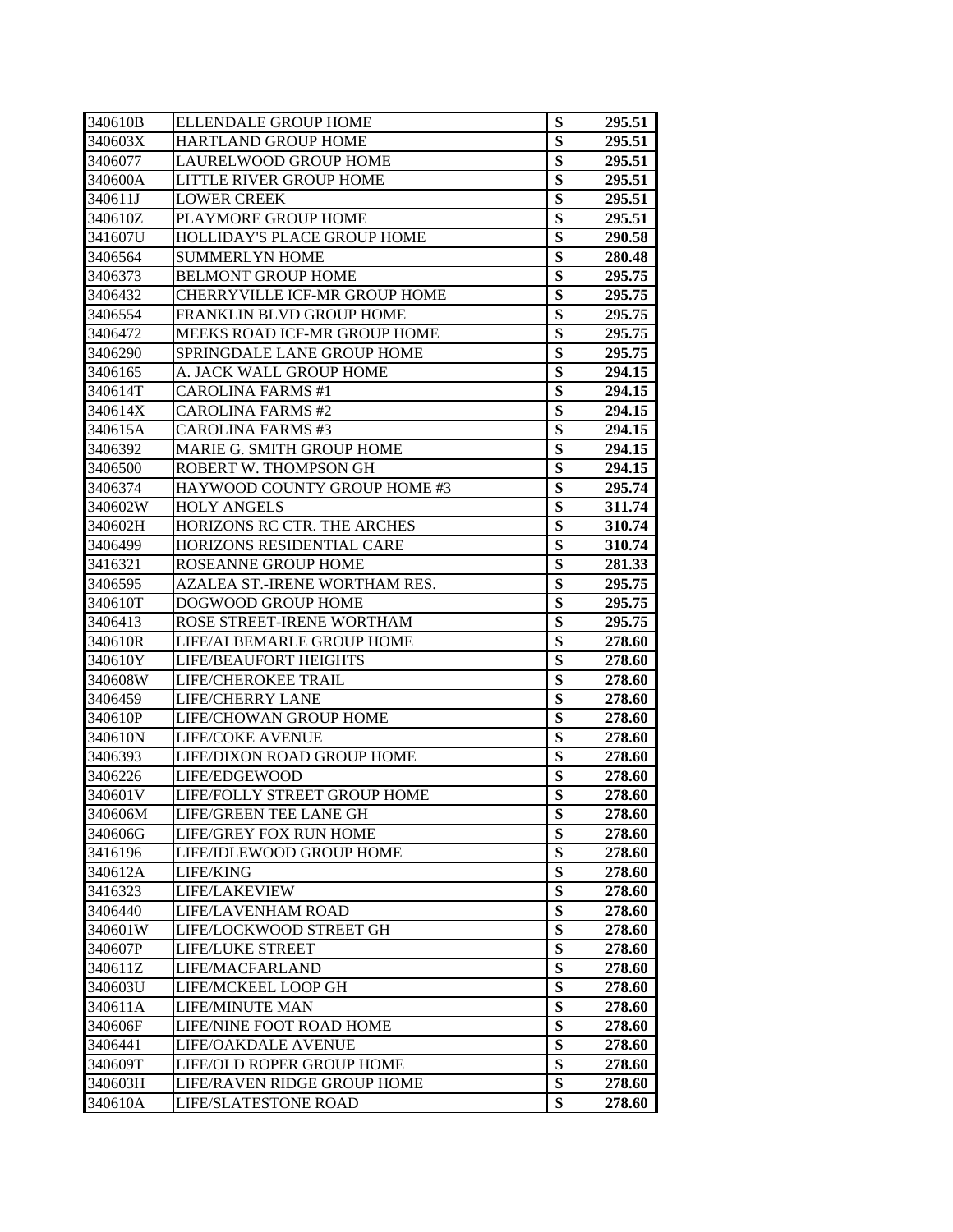| 340610G | <b>LIFE/TWIN ACRES GROUP HOME</b>        | \$              | 278.60 |
|---------|------------------------------------------|-----------------|--------|
| 3416328 | LIFE/WALNUT STREET GROUP HOME            | \$              | 278.60 |
| 3416319 | LIFE/WILLIAM STREET GROUP HOME           | $\overline{\$}$ | 278.60 |
| 340609U | LIFE/WILSON STREET GROUP HOME            | \$              | 278.60 |
| 3406352 | <b>BON REA DRIVE GROUP HOME</b>          | \$              | 295.75 |
| 340600R | <b>FLOWE DRIVE GROUP HOME</b>            | $\overline{\$}$ | 295.75 |
| 3406444 | OAK STREET GROUP HOME                    | $\overline{\$}$ | 295.75 |
| 3406487 | <b>TUCKASEEGEE GROUP HOME</b>            | $\overline{\$}$ | 295.75 |
| 3406452 | <b>ECHO FARMS GROUP HOME</b>             | $\overline{\$}$ | 281.98 |
| 3406453 | <b>GREENVILLE LOOP GROUP HOME</b>        | $\overline{\$}$ | 281.98 |
| 3406451 | MYRTLE GROVE GROUP HOME                  | $\overline{\$}$ | 281.98 |
| 3416485 | MOUNTAIN RIDGE ICF-MR GH                 | $\overline{\$}$ | 292.37 |
| 3406387 | WILSON SMITH COTTAGE                     | $\overline{\$}$ | 292.37 |
| 3406410 | <b>CHILES AVENUE</b>                     | $\overline{\$}$ | 291.09 |
| 340603N | <b>IOTLA STREET GROUP HOME</b>           | $\overline{\$}$ | 292.44 |
| 3406469 | <b>MACON GROUP HOME</b>                  | \$              | 292.44 |
| 3416324 | <b>SMOKY MOUNTAIN</b>                    | $\overline{\$}$ | 292.44 |
| 341601Z | WEBSTER CHILDREN'S ICF-MR GH             | \$              | 292.44 |
| 3406362 | DALMOOR DRIVE GROUP HOME                 | \$              | 295.74 |
| 340602B | <b>MANTLE COURT GROUP HOME</b>           | \$              | 295.74 |
| 340609A | <b>RAVENDALE DRIVE</b>                   | \$              | 295.74 |
| 3406022 | <b>GAIL B. HANKS GROUP HOME</b>          | \$              | 295.74 |
| 3406018 | Monarch - Southridge                     | $\overline{\$}$ | 288.71 |
| 3406317 | <b>NEW RIVER COTTAGE</b>                 | $\overline{\$}$ | 295.75 |
| 340604Z | <b>NORTHSIDE GROUP HOME</b>              | $\overline{\$}$ | 289.66 |
| 3406174 | AIRPORT ROAD GROUP HOME                  | $\overline{\$}$ | 288.95 |
| 340609R | DAUGHTRY FIELD ROAD GROUP HOME           | $\overline{\$}$ | 288.95 |
| 3406164 | HIGHWAY 117 GROUP HOME                   | $\overline{\$}$ | 288.95 |
| 3406312 | <b>HOLLY STREET HOME</b>                 | $\overline{\$}$ | 288.95 |
| 3406289 | <b>LAGRANGE HOME</b>                     | \$              | 288.95 |
| 340610M | NOVA-NORWOOD AVENUE GROUP HOME           | $\overline{\$}$ | 288.95 |
| 3406058 | RONES CHAPEL ROAD GROUP HOME             | \$              | 288.95 |
| 340608V | <b>WASHINGTON STREET EAST GROUP HOME</b> | \$              | 288.95 |
| 3406144 | <b>CATES STREET</b>                      | $\overline{\$}$ | 290.17 |
| 340607W | FRANK STREET ICF/MR GROUP HOME           | \$              | 290.17 |
| 340604W | <b>CREST ROAD GROUP HOME</b>             | $\overline{\$}$ | 272.72 |
| 3406578 | <b>EXTRA SPECIAL CARE</b>                | \$              | 272.72 |
| 340604J | MOORE CTY HOME FOR A ADULTS              | \$              | 272.72 |
| 3406442 | MY PLACE                                 | \$              | 272.72 |
| 340602E | THOMAS S - DECATUR                       | $\overline{\$}$ | 272.72 |
| 3406050 | THOMAS S - KINLAW                        | $\overline{\$}$ | 272.72 |
| 3406203 | <b>BOST CHILDREN'S CENTER</b>            | $\overline{\$}$ | 312.14 |
| 3406560 | <b>CHRISTY WOODS GROUP HOME</b>          | \$              | 312.14 |
| 3406305 | MICHIGAN STREET HOME                     | $\overline{\$}$ | 312.14 |
| 3406118 | WILHELM PLACE HOME                       | $\overline{\$}$ | 312.14 |
| 3406304 | PITT COUNTY GH/AUT                       | $\overline{\$}$ | 263.73 |
| 3406530 | PITT COUNTY GROUP HOME #2                | $\overline{\$}$ | 263.73 |
| 3406541 | PITT COUNTY GROUP HOME #3                | $\overline{\$}$ | 263.73 |
| 3406306 | RALPH SCOTT GH                           | $\overline{\$}$ | 295.26 |
| 3406156 | RALPH SCOTT GROUP HOMES, #2              | $\overline{\$}$ | 295.26 |
| 340600M | RALPH SCOTT/LARAMIE DRIVE                | \$              | 295.26 |
| 340608Z | RALPH SCOTT/ROSEMONT                     | \$              | 295.26 |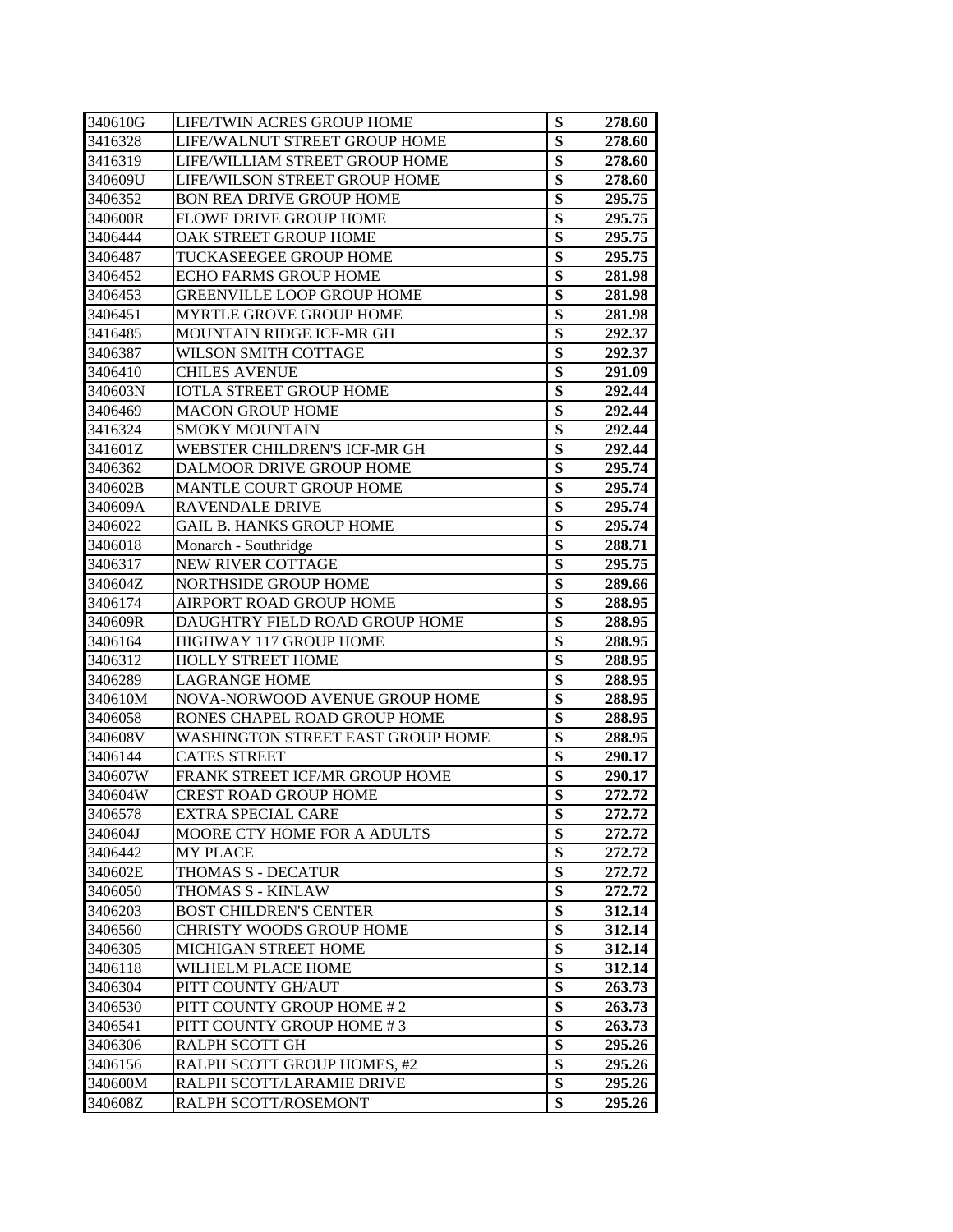| 340608J | RALPH SCOTT/VETERANS                | \$              | 295.26 |
|---------|-------------------------------------|-----------------|--------|
| 3406421 | <b>BLANCHE DRIVE</b>                | \$              | 289.44 |
| 3406476 | DARTMOUTH GROUP HOME                | \$              | 289.44 |
| 340605A | ELECTRA DRIVE GROUP HOME            | \$              | 289.44 |
| 3406477 | <b>FOREST CREEK GROUP HOME</b>      | \$              | 289.44 |
| 3406380 | <b>GEORGIA COURT</b>                | \$              | 289.44 |
| 340608X | <b>HEATHCROFT</b>                   | \$              | 289.44 |
| 340603F | <b>HELMSDALE GROUP HOME</b>         | $\overline{\$}$ | 289.44 |
| 3406385 | HUNTLEIGH GROUP HOME                | \$              | 289.44 |
| 342606W | KONNOAK DRIVE GROUP HOME            | $\overline{\$}$ | 289.44 |
| 340609J | <b>LEAVES</b>                       | $\overline{\$}$ | 289.44 |
| 340611E | <b>MCCORMICK</b>                    | $\overline{\$}$ | 289.44 |
| 340606U | ROCKWOOD GROUP HOME                 | $\overline{\$}$ | 289.44 |
| 3406390 | <b>ROLLING MEADOWS</b>              | $\overline{\$}$ | 289.44 |
| 3416135 | <b>STARNES GROUP HOME</b>           | \$              | 289.44 |
| 340606V | <b>STONEGATE GROUP HOME</b>         | $\overline{\$}$ | 289.44 |
| 341604E | <b>VOCA/APPLE VALLEY</b>            | \$              | 289.44 |
| 3406023 | VOCA/BASS LAKE GROUP HOME           | $\overline{\$}$ | 312.14 |
| 3416365 | <b>VOCA/BLAIRFIELD</b>              | \$              | 289.44 |
| 3416085 | <b>VOCA/COLLEGE STREET</b>          | $\overline{\$}$ | 289.44 |
| 340600J | VOCA/COUNTRY GROUP HOME             | $\overline{\$}$ | 289.44 |
| 340600W | <b>VOCA/CREEKWAY</b>                | $\overline{\$}$ | 289.44 |
| 3416450 | <b>VOCA/DENBUR DRIVE GROUP HOME</b> | \$              | 289.44 |
| 3406357 | <b>VOCA/FREEDOM GROUP HOME</b>      | \$              | 289.44 |
| 340600T | <b>VOCA/GENTRY GROUP HOME</b>       | \$              | 289.44 |
| 340605R | VOCA/GREENWOOD GROUP HOME           | $\overline{\$}$ | 289.44 |
| 3406377 | VOCA/HARRISBURG GROUP HOME          | $\overline{\$}$ | 289.44 |
| 340600G | VOCA/HICKORY GROUP HOME             | $\overline{\$}$ | 289.44 |
| 340604P | VOCA/HICKORY II GROUP HOME          | $\overline{\$}$ | 289.44 |
| 3416528 | VOCA/KIMSEY                         | $\overline{\$}$ | 289.44 |
| 340606H | <b>VOCA/LAUREL GROUP HOME</b>       | $\overline{\$}$ | 289.44 |
| 340605U | VOCA/LAURELWOOD GROUP HOME          | \$              | 289.44 |
| 3406139 | <b>VOCA/MALLARD DRIVE</b>           | $\overline{\$}$ | 289.44 |
| 340605N | <b>VOCA/MASON GROUP HOME</b>        | \$              | 289.44 |
| 3406264 | VOCA/MEADOWOOD                      | $\overline{\$}$ | 289.44 |
| 3416586 | <b>VOCA/NORWICH GROUP HOME</b>      | $\overline{\$}$ | 289.44 |
| 3406184 | VOCA/OAK GROUP HOME                 | φ               | 289.44 |
| 340606P | <b>VOCA/OAKHAVEN GROUP HOME</b>     | \$              | 289.44 |
| 3406532 | VOCA/OBIE GROUP HOME                | \$              | 289.44 |
| 340605M | <b>VOCA/OLIVE STREET HOME</b>       | \$              | 289.44 |
| 3406355 | <b>VOCA/OTIS GROUP HOME</b>         | $\overline{\$}$ | 289.44 |
| 3406429 | <b>VOCA/PURSER GROUP HOME</b>       | \$              | 289.44 |
| 340604X | VOCA/ROLLINS GROUP HOME             | $\overline{\$}$ | 289.44 |
| 340606N | VOCA/SANDBURG GROUP HOME            | \$              | 289.44 |
| 340605T | VOCA/SECOND ST. GROUP HOME          | $\overline{\$}$ | 289.44 |
| 3416333 | VOCA/SEVEN OAKS ROAD - DURHAM       | $\overline{\$}$ | 289.44 |
| 3406381 | <b>VOCA/SIMPSON GROUP HOME</b>      | $\overline{\$}$ | 289.44 |
| 340604R | <b>VOCA/SIXTH STREET GROUP HOME</b> | \$              | 289.44 |
| 3406186 | VOCA/ST.JOHN'S CHURCH GH            | $\overline{\$}$ | 289.44 |
| 340606R | VOCA/TODDVILLE GROUP HOME           | \$              | 289.44 |
| 3416510 | VOCA/WELLBORN                       | $\overline{\$}$ | 289.44 |
| 340600B | <b>VOCA/WILSON GROUP HOME</b>       | \$              | 289.44 |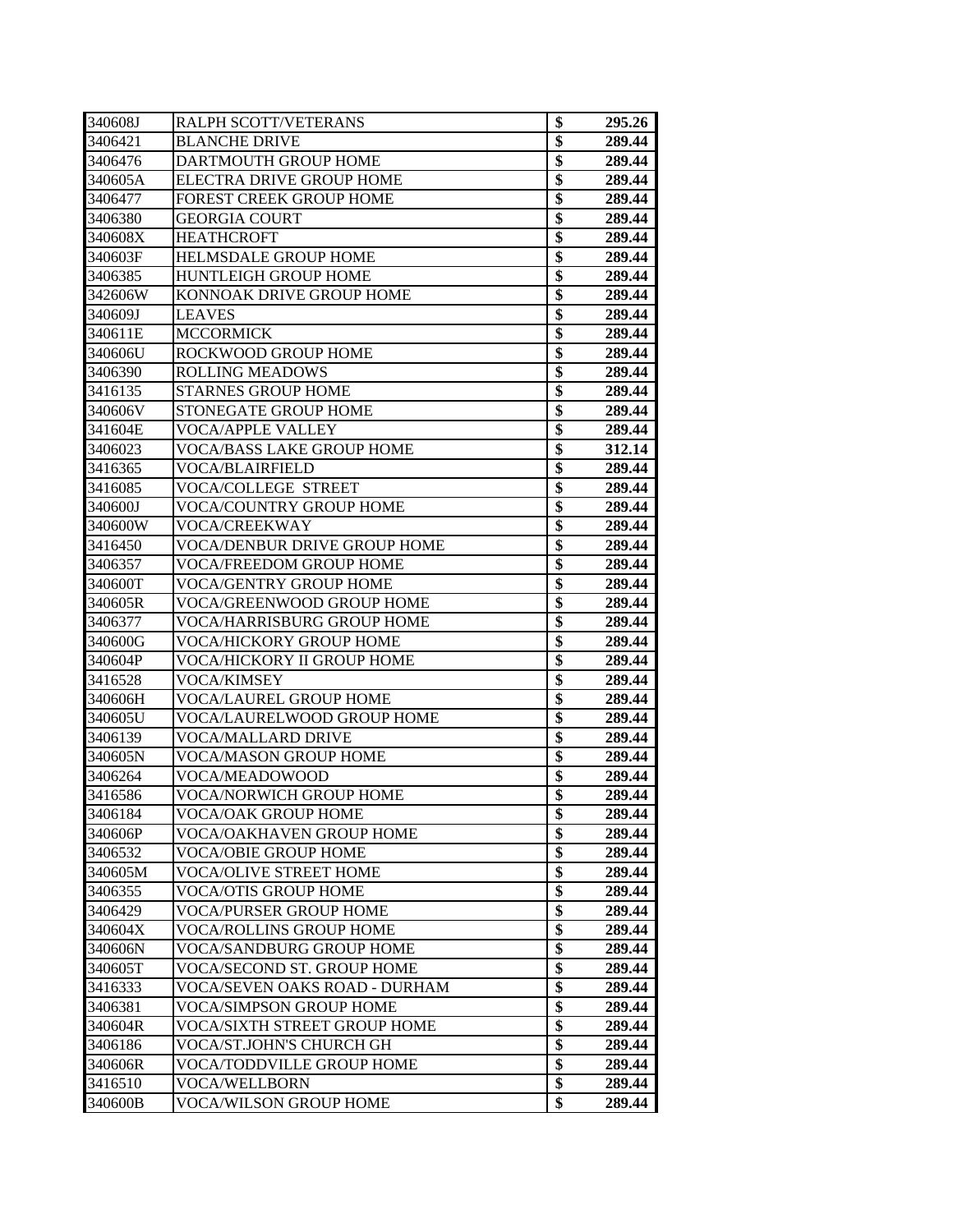| 3406049 | <b>VOCA/WOODBRIDGE GROUP HOME</b>             | \$              | 289.44 |
|---------|-----------------------------------------------|-----------------|--------|
| 340603Y | VOCA/WOODLAND GROUP HOME                      | \$              | 289.44 |
| 340603Z | <b>VOCA/YOUNG GROUP HOME</b>                  | \$              | 289.44 |
| 340609Y | WOODBEND                                      | \$              | 289.44 |
| 340610U | RES. SERVICES INC./CHRISTOPHER ROAD           | \$              | 283.86 |
| 3406544 | RES. SERVICES INC./QUAIL ROOST DRIVE          | \$              | 283.86 |
| 340603P | RES. SERVICES INC./SHADY LAWN                 | $\overline{\$}$ | 283.86 |
| 3406331 | RES. SERVICES INC./SILO                       | $\overline{\$}$ | 283.86 |
| 3406482 | RES. SERVICES INC./W. MAIN (CARRBORO)         | $\overline{\$}$ | 283.86 |
| 3406356 | RES. SERVICES Retirement Center (Spring Glen) | $\overline{\$}$ | 283.86 |
| 3406316 | ** HOWELL'S-SCOTTHURST I & II                 | $\overline{\$}$ | 281.04 |
| 341609E | HOWELL'S-BURTONWOOD                           | $\overline{\$}$ | 281.04 |
| 3416336 | HOWELL'S-CHARLOTTE                            | $\overline{\$}$ | 261.31 |
| 341610V | <b>HOWELL'S-FOREST HILLS</b>                  | $\overline{\$}$ | 281.04 |
| 3416585 | HOWELL'S-FRIENDLY AVENUE                      | $\overline{\$}$ | 281.04 |
| 3416471 | HOWELL'S-GATEWOOD                             | \$              | 281.04 |
| 341604A | HOWELL'S-GREENVILLE (TAR RIVER)               | $\overline{\$}$ | 470.68 |
| 341605H | <b>HOWELL'S-HOLDEN ROAD</b>                   | \$              | 281.04 |
| 341610W | <b>HOWELL'S-KING GEORGE</b>                   | \$              | 281.04 |
| 3416259 | HOWELL'S-LAGRANGE                             | \$              | 261.31 |
| 3416034 | HOWELL'S-LAGRANGE (BEAR CREEK)                | \$              | 262.03 |
| 341609P | HOWELL'S-LAKEVIEW                             | \$              | 281.04 |
| 341608H | HOWELL'S-MONROE ROAD                          | $\overline{\$}$ | 281.04 |
| 341602Z | HOWELL'S-RIDGELY OAK                          | \$              | 281.04 |
| 3416279 | HOWELL'S-RIVERBEND                            | $\overline{\$}$ | 261.31 |
| 3416073 | HOWELL'S-ROLLINGWOOD                          | $\overline{\$}$ | 281.04 |
| 3426140 | HOWELL'S-SHELBOURNE PLACE                     | $\overline{\$}$ | 281.04 |
| 3416193 | HOWELL'S-WALNUT CREEK                         | $\overline{\$}$ | 261.31 |
| 341602J | HOWELL'S-WESTMINISTER                         | $\overline{\$}$ | 281.04 |
| 3416167 | HOWELL'S-WESTRIDGE ROAD                       | \$              | 281.04 |
| 3416403 | <b>ASHLEY HEIGHTS HOME</b>                    | $\overline{\$}$ | 286.83 |
| 3406513 | <b>BONNIE LANE</b>                            | \$              | 286.83 |
| 3406525 | <b>BOXWOOD</b>                                | $\overline{\$}$ | 286.83 |
| 3406526 | <b>BROOKWOOD</b>                              | $\overline{\$}$ | 286.83 |
| 3406527 | <b>CANTERBURY ROAD HOME</b>                   | \$              | 286.83 |
| 3416508 | <b>CHANDLER ROAD HOME</b>                     | \$              | 286.83 |
| 3416565 | <b>COLLEGE PARK</b>                           | \$              | 286.83 |
| 3436402 | <b>COUNTRY COVE</b>                           | \$              | 286.83 |
| 3406516 | <b>COUNTRY MANOR HOME</b>                     | \$              | 286.83 |
| 3406514 | <b>DAL-WAN HEIGHTS</b>                        | $\overline{\$}$ | 286.83 |
| 3416536 | <b>DOVE ROAD</b>                              | $\overline{\$}$ | 286.83 |
| 3416479 | <b>EASTBROOK</b>                              | $\overline{\$}$ | 286.83 |
| 3416342 | ERWIN#2                                       | \$              | 286.83 |
| 3416341 | <b>ERWIN GROUP HOME</b>                       | \$              | 286.83 |
| 3416367 | <b>FAN JOY I</b>                              | $\overline{\$}$ | 286.83 |
| 3406515 | <b>FAN JOY II</b>                             | $\overline{\$}$ | 286.83 |
| 3436562 | FOREST BEND GROUP HOME                        | \$              | 286.83 |
| 3416320 | <b>FORSYTH GROUP HOME I</b>                   | $\overline{\$}$ | 286.83 |
| 3416327 | <b>FORSYTH GROUP HOME II</b>                  | \$              | 286.83 |
| 3416229 | <b>GRANVILLE COUNTY GH</b>                    | $\overline{\$}$ | 286.83 |
| 3416152 | <b>GUILFORD I</b>                             | \$              | 286.83 |
| 3416153 | <b>GUILFORD II</b>                            | \$              | 286.83 |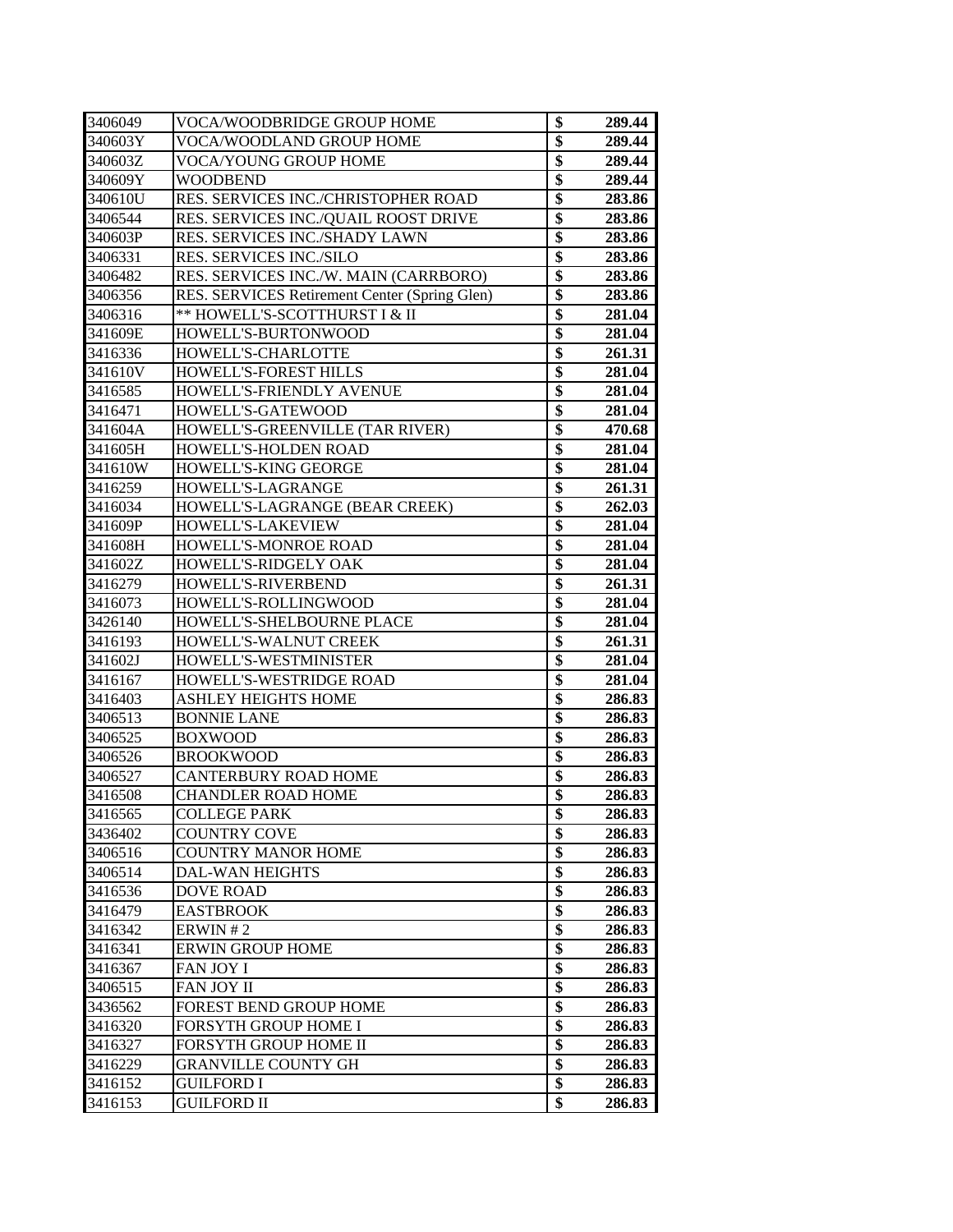| 3416288 | <b>GUILFORD III</b>                | \$              | 286.83 |
|---------|------------------------------------|-----------------|--------|
| 3406511 | <b>HEATH AVENUE HOME</b>           | \$              | 286.83 |
| 3416491 | <b>HOFFMAN HOME</b>                | \$              | 286.83 |
| 341602V | <b>HOLLINGSWOOD HOME</b>           | \$              | 286.83 |
| 3416112 | <b>HOLLOWAY STREET HOME</b>        | \$              | 286.83 |
| 3406448 | <b>HOPE MILLS</b>                  | \$              | 286.83 |
| 341601B | <b>LAKEWOOD</b>                    | \$              | 286.83 |
| 3406517 | <b>LAURA SPRINGS</b>               | $\overline{\$}$ | 286.83 |
| 3416563 | LEE FOREST GROUP HOME              | $\overline{\$}$ | 286.83 |
| 3406512 | <b>LEWIS FORKS</b>                 | \$              | 286.83 |
| 3416345 | <b>LILLINGTON HOME</b>             | \$              | 286.83 |
| 341602U | <b>LINOAK GROUP HOME</b>           | \$              | 286.83 |
| 3416218 | <b>LYNN ROAD HOME</b>              | \$              | 286.83 |
| 3416340 | <b>MAGNOLIA DRIVE</b>              | $\overline{\$}$ | 286.83 |
| 3416132 | MINERAL SPRINGS I & II             | \$              | 286.83 |
| 3406518 | <b>MYRON PLACE</b>                 | $\overline{\$}$ | 286.83 |
| 3416419 | <b>OAKDALE</b>                     | $\overline{\$}$ | 286.83 |
| 3416375 | OLD FARM ROAD HOME                 | $\overline{\$}$ | 286.83 |
| 3416574 | PARK AVENUE                        | \$              | 286.83 |
| 3416426 | PENNY LANE I                       | \$              | 286.83 |
| 3416475 | PENNY LANE II                      | \$              | 286.83 |
| 343601U | PINEBROOK ICF-MR GROUP HOME        | $\overline{\$}$ | 286.83 |
| 340606Z | <b>PINEWOOD</b>                    | \$              | 286.83 |
| 3406522 | PLEASANT ACRES                     | \$              | 286.83 |
| 343609V | <b>RAYSIDE ICF/MR</b>              | $\overline{\$}$ | 286.83 |
| 3416130 | RIDGECREST I & II                  | $\overline{\$}$ | 286.83 |
| 3416393 | <b>RIVERVIEW</b>                   | \$              | 286.83 |
| 3416350 | ROCKWELL FACILITY                  | $\overline{\$}$ | 286.83 |
| 3416561 | <b>SCOTLAND FOREST HOME</b>        | \$              | 286.83 |
| 3406521 | SHANNONBROOK                       | \$              | 286.83 |
| 3406520 | <b>SHERWOOD PARK</b>               | \$              | 286.83 |
| 3406519 | <b>SMITH STREET HOME</b>           | \$              | 286.83 |
| 3406447 | <b>SOUTHERN AVENUE</b>             | $\overline{\$}$ | 286.83 |
| 3416555 | <b>STEM ROAD HOME</b>              | $\overline{\$}$ | 286.83 |
| 340607A | <b>STONE RIDGE</b>                 | \$              | 286.83 |
| 3416594 | <b>STRICKLAND BRIDGE A &amp; B</b> | $\overline{\$}$ | 286.83 |
| 3416397 | <b>SUNNY HILL</b>                  | φ               | 286.83 |
| 3416577 | SUNNY HILL II                      | \$              | 286.83 |
| 3416150 | THOMAS STREET HOME                 | \$              | 286.83 |
| 3416465 | TWENTY THIRD STREET                | \$              | 286.83 |
| 3406524 | TWIN BROOKS                        | \$              | 286.83 |
| 3416529 | WAKULLA I & II                     | $\overline{\$}$ | 286.83 |
| 3406523 | <b>WENDOVER</b>                    | $\overline{\$}$ | 286.83 |
| 3416549 | WILDCAT GROUP HOME                 | \$              | 286.83 |
| 3406584 | WILMINGTON ROAD GROUP HOME         | \$              | 286.83 |
| 3416126 | YADKIN I                           | \$              | 286.83 |
| 3416178 | YADKIN II & III                    | $\overline{\$}$ | 286.83 |
| 3406301 | <b>ROUSE'S GROUP HOME</b>          | \$              | 263.95 |
| 340611X | <b>ROUSE'S GROUP HOME #6</b>       | $\overline{\$}$ | 263.95 |
| 3416197 | <b>SKILL CREATIONS -BURKE</b>      | \$              | 290.86 |
| 3406347 | <b>SKILL CREATIONS-CLINTON</b>     | $\overline{\$}$ | 277.31 |
| 3406250 | SKILL CREATIONS-COASTAL HOUSE      | \$              | 277.31 |